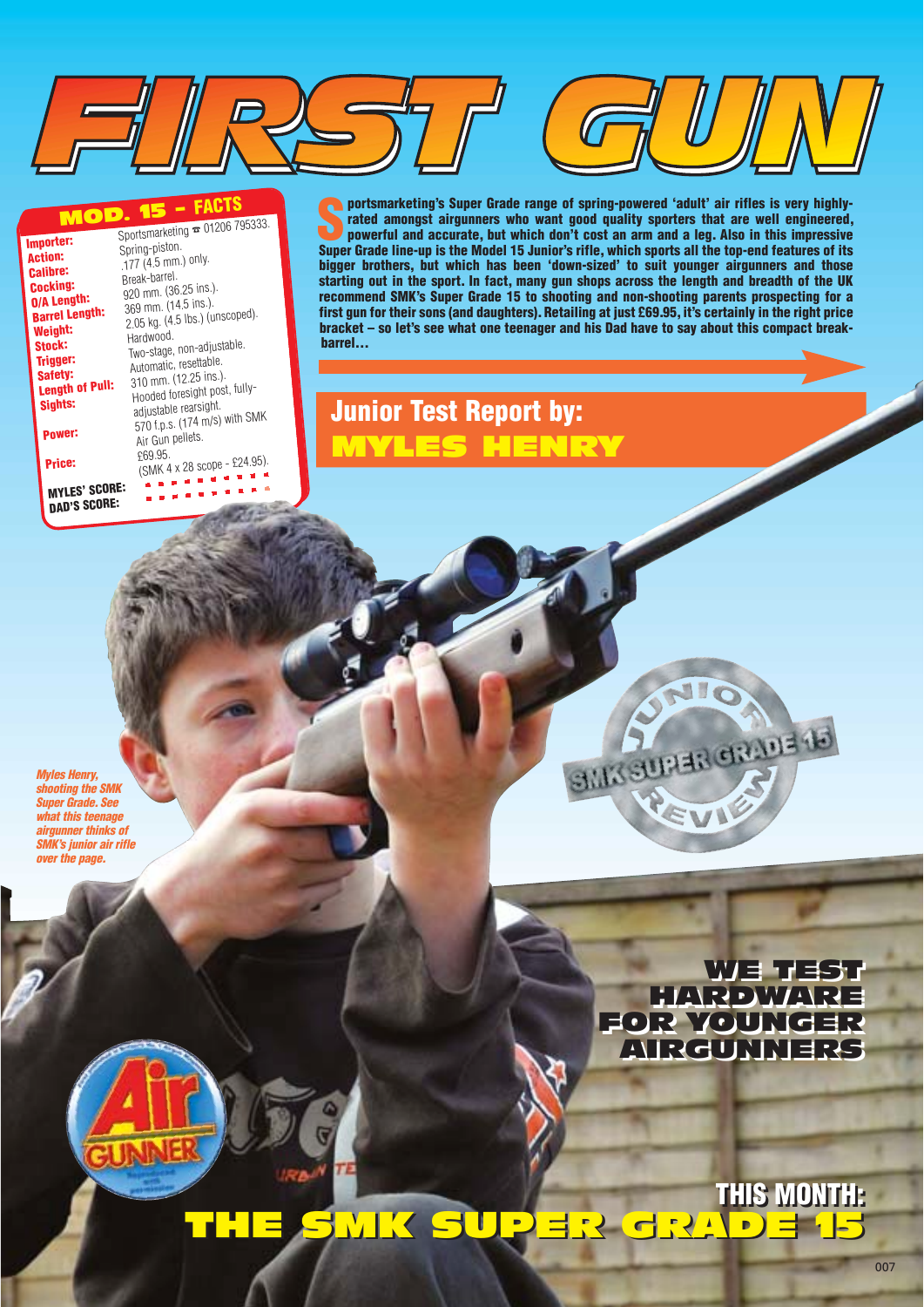#### PARENT POINTS – What Dad

**You can instantly tell if a youngster likes an airgun just by watching them**<br>shoot it – and though Myles initially thought this junior-sized rifle might<br>be a little small for him, it soon became clear that the SMK's dimen **shoot it – and though Myles initially thought this junior-sized rifle might be a little small for him, it soon became clear that the SMK's dimensions were absolutely perfect.**

Coming at it from an adult's perspective, the Model 15 is not only fantastic value, it's also a superbly-engineered rifle that does everything you'd require from a youngster's 'first gun'. Its weights and measures are easy for teenagers to manage, giving them every opportunity to improve their shooting skills… and *see* that they're doing so.

The fully-adjustable open sights are excellent for such an inexpensive rifle – and I was well impressed by the standard of engineering throughout. In particular around the breech block, which features a bolt and locking screw (*pictured right*) to keep things from getting sloppy with use.

I was also very pleased to see that this junior model came with a modest power. This meant Myles had no problems cocking the break-barrel action – and dealing with the rifle's relatively soft recoil. It also made me feel comfortable for him to shoot it in the garden (under my supervision).

The trigger's pull-weight, though non-adjustable, offered a good



**The Super Grade's receiver is grooved to take a scope (above), and has an automatic, resettable safety catch (below) at the end.**

**The excellent, fully-adjustable rearsight and, right, hooded foresight post.** 

**and two first impressions of the Super**<br>**Grade 15. First, its quality of finish looked**<br>just liked my Dad's rifles and, second, I<br>was worried it might be a bit small for me (I'm **had two first impressions of the Super Grade 15. First, its quality of finish looked just liked my Dad's rifles and, second, I 1.67 metres tall). However, once I'd had a few shots, I realised my 'second' first impression was wrong – but my 'first' first impression was definitely right!**

The best news of all was that because my step-Dad felt at 'ease' with its relatively low power output, I was allowed to shoot it in the garden. This meant I had lots more sessions with it than if I'd had to go down to the farm each time.

Although I whizzed through the first tin of 500 pellets, I didn't get arm ache because the Super Grade 15 is dead easy to cock – and that also meant that Dad didn't have to do it for me.

Some ammo was hard to press into the breech with my thumb, but .177 SMK Air Gun pellets went in fine. Apparently, a tight breech helps the rifle's accuracy,